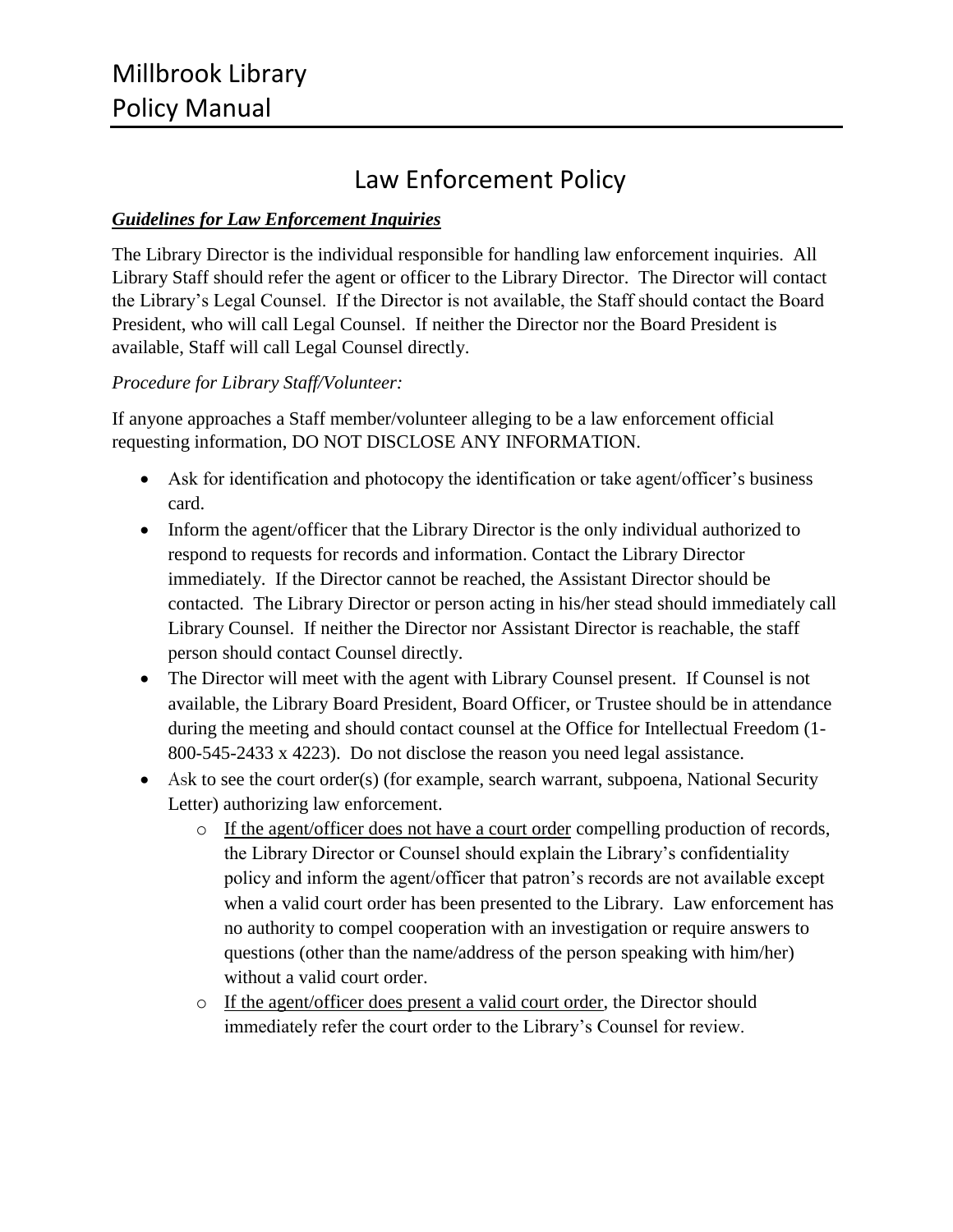## *Subpoena*

If the court order is in the form of a subpoena:

- A subpoena does not require an immediate response. Accept the subpoena, make a copy of it, and submit it immediately to legal counsel.
- Library Counsel will examine the subpoena for any legal defect. If a defect exists, Counsel will advise on the best method to decline the subpoena.
- The Library's Counsel or Director will require that the agent, officer, or party requesting the information submit a new subpoena in good form and without defects.
- The Library's Counsel and Director will review the information that may be produced in response to the subpoena before releasing the information. They will follow the subpoena strictly and will not provide any information that is not specifically requested in it.
- If disclosure is required, the Library's Legal Counsel may ask the court for a protective order keeping the information confidential and limiting its use to the particular case. The document also may stipulate that access be restricted to those persons working directly on the case.

#### *Search Warrant*

If the court order is in the form of a search warrant:

- Search warrants are executable immediately and may be served to any employee. Library Counsel should be notified immediately and asked to be present before the search begins to allow Counsel to examine the warrant and assure that the search conforms to the terms of the warrant. This request may not be granted by the agent/officer. Should s/he not delay his/her search, the responding onsite designee should read the warrant to the best of his/her ability, in an attempt to insure that it is valid. If there is a question of validity, contact the local court for assistance.
- Cooperate with the search, only to the extent of identified records on the warrant. Should the agent request assistance in identifying or securing records, the employee will cooperate fully with the request. Do not allow non-Library personnel to access the Library's databases or records.
- The employee should record and keep an inventory of the records or items seized, and if possible, make copies for the agent/officer so as to keep the originals.
- Should the warrant be issued under FISA (Foreign Intelligence Surveillance Act), a "gag order" may be in effect and **no one, under any circumstances** should disclose that the Library was served with the warrant or that records have been produced pursuant to the